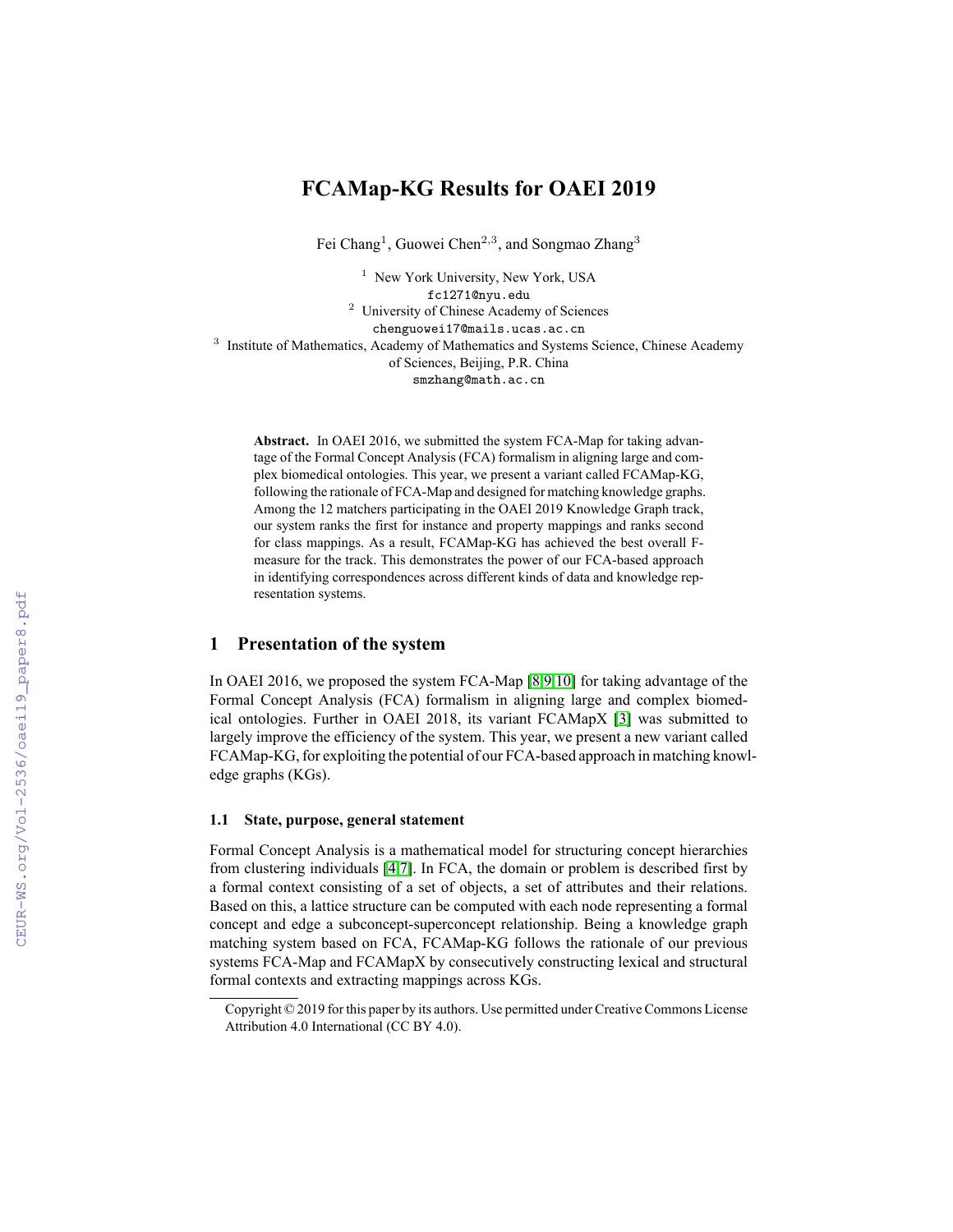Ontologies and KGs are both knowledge representation models sharing RDF graphs as the underlying data structure. Ontologies focus on schematic knowledge and adopt logic-based reasoning to infer implied relations, whereas KGs mainly describe data in RDF triples and train numerical vector representations so as to predict semantic correlations [\[2\]](#page-7-0). Ontologies are limited to certain domains with precise knowledge and KGs are much larger in scale where data can be noisy. For both, identifying correspondences between systems is crucial for realizing semantic integration in the Semantic Web. Their distinctive differences, however, make applying ontology matching approaches to KGs a nontrivial endeavor. Particularly in our case, for building formal contexts at the structural level, FCA-Map and FCAMapX mainly use the ontological relationships including taxonomy, partonomy, disjointness, and property axioms among classes. While normally these are not available in KGs, FCAMap-KG turns to RDF triples where two instances are connected by a property. In our FCA-based approach, lexical formal context describes how names share tokens from which lexical mappings are generated. This is effective for both ontology and KG matching tasks as classes, properties and instances are all labeled with preferred names and synonyms.

# **1.2 Specific techniques used**

The steps that FCAMap-KG system implements are presented as follows.

- 1. **Lexical matching.** For the given two KGs in comparison, the system builds three token-based formal contexts, for classes, properties and instances, respectively. One entity in KG can have multiple names and labels, and every one of them is treated as an object in the formal context; tokens extracted from all the names/labels in two KGs are used as attributes. Note that one object in the formal context can be associated with multiple entities in KGs and at the same time one entity can have multiple entries as objects. In the Galois lattice constructed from token-based formal context [4](#page-1-0) , lexical mappings are generated when formal concepts contain objects originated from two KGs.
- 2. **Structural matching.** The system proceeds to construct the structural formal context using lexical mappings obtained so far. KGs tend to have massive instances while properties and classes are much less, and as stated in [\[6](#page-7-1)[,5\]](#page-7-2), matching instances can be harder than classes and properties. Thus we focus on identifying structural correspondence among instances at this step. For the given two KGs, every instance is used as an object in the formal context. The attributes comes from pairing two RDF triples across KGS whose properties and tail instances have been matched, respectively, at the lexical step. Such a formal context describes how instances share connections to other instances, thus has a potential to reflect the structural similarities across KGs. In the lattice computed, structural mappings are generated when formal concepts contain instances from two KGs.
- 3. **Mapping filtering.** The OAEI 2019 Knowledge Graph track bases its evaluation on that all mappings are 1:1, i.e., one entity can only have at most one correspondence in the other KG. Due to this, the system employs a filtering process on cases

<span id="page-1-0"></span><sup>4</sup> We implemented the algorithm Hermes [\[1\]](#page-7-3) for constructing the lattice.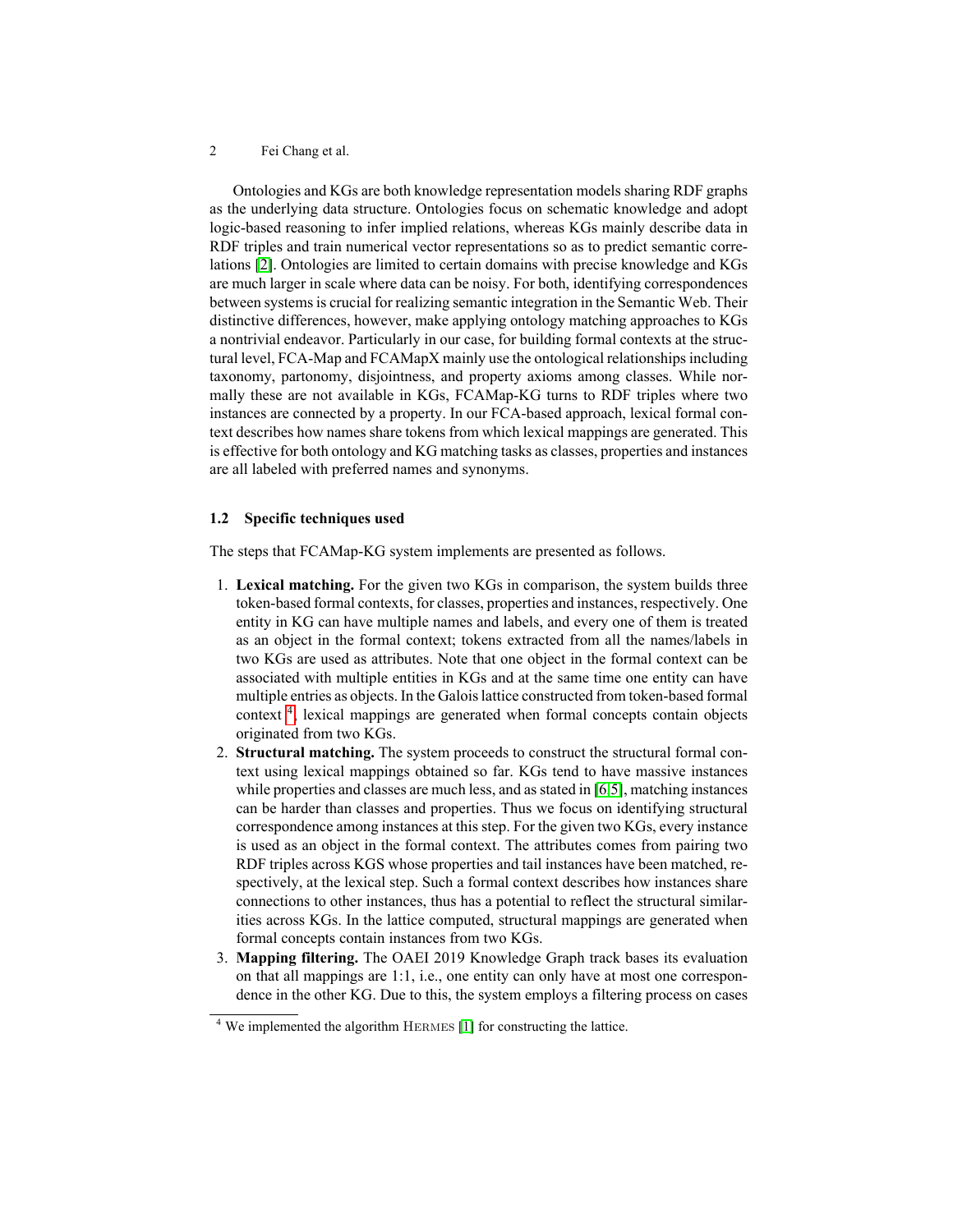when one entity occurs in multiple mappings identified. Mappings that possess more shared structural attributes and more lexical tokens are selected.

### **1.3 Adaptations made for the evaluation**

Conforming to the evaluation criteria of the Knowledge Graph track this year, the SEALS submission of FCAMap-KG is modified to produce only 1:1 mappings. In general, FCAMap-KG is not restricted this way and can find cases when one entity is matched to multiple entities in another knowledge graph.

### **1.4 Link to the system and parameters file**

The SEALS wrapped version of FCAMap-KG for OAEI 2019 is available at [https:](https://drive.google.com/open?id=1pZ5Hzv8_wfULKYN4Uc_kcmlkPseJ7kQ_) [//drive.google.com/open?id=1pZ5Hzv8\\_wfULKYN4Uc\\_kcmlkPseJ7kQ\\_](https://drive.google.com/open?id=1pZ5Hzv8_wfULKYN4Uc_kcmlkPseJ7kQ_)

# **1.5 Link to the set of provided alignments**

The results obtained by FCAMap-KG for OAEI 2019 are available at [https://drive.](https://drive.google.com/open?id=1bS19DDe7nZNC1MlHB8qX-yoACWBWELGR) [google.com/open?id=1bS19DDe7nZNC1MlHB8qX-yoACWBWELGR](https://drive.google.com/open?id=1bS19DDe7nZNC1MlHB8qX-yoACWBWELGR)

# **2 Results**

In this section, we present the evaluation results obtained by running FCAMap-KG on *Knowledge Graph* track under the SEALS client in OAEI 2019 campaign. Although our system was not intended to participate in other tracks, OAEI reported whenever  $FCAMap-KG$  could generated an alignment  $5$ . Therefore, the results for these tracks will also be introduced including *Anatomy*, *Large Biomedical Ontologies*, *Disease and Phenotype*, and *Biodiversity and Ecology*. The evaluation was performed on a virtual machine (VM) with 32GB of RAM and 16 vCPUs (2.4 GHz).

# **2.1 The OAEI 2019 Knowledge Graph Track**

The Knowledge Graph track requires finding alignments at both schema and data level, including class mappings, property mappings and instance mappings. The track consists of a total of five matching tasks among nine isolated knowledge graphs for describing movies, comics, TV and books. We follow the OAEI evaluation criteria in counting positives and negatives based on 1:1 matching and the partialness of gold standard. The overview results of FCAMap-KG are presented in Table [1](#page-3-0) where **Size** indicates an av-erage number of mappings obtained. As reported by OAEI<sup>[6](#page-2-1)</sup>, among the 12 participants, our system ranks the first in F-measure for instance and property mappings and ranks second for class mappings. As a result, FCAMap-KG has achieved the best overall Fmeasure for the track.

<span id="page-2-0"></span><sup>5</sup> http://oaei.ontologymatching.org/2019/results/

<span id="page-2-1"></span><sup>6</sup> http://oaei.ontologymatching.org/2019/results/knowledgegraph/index.html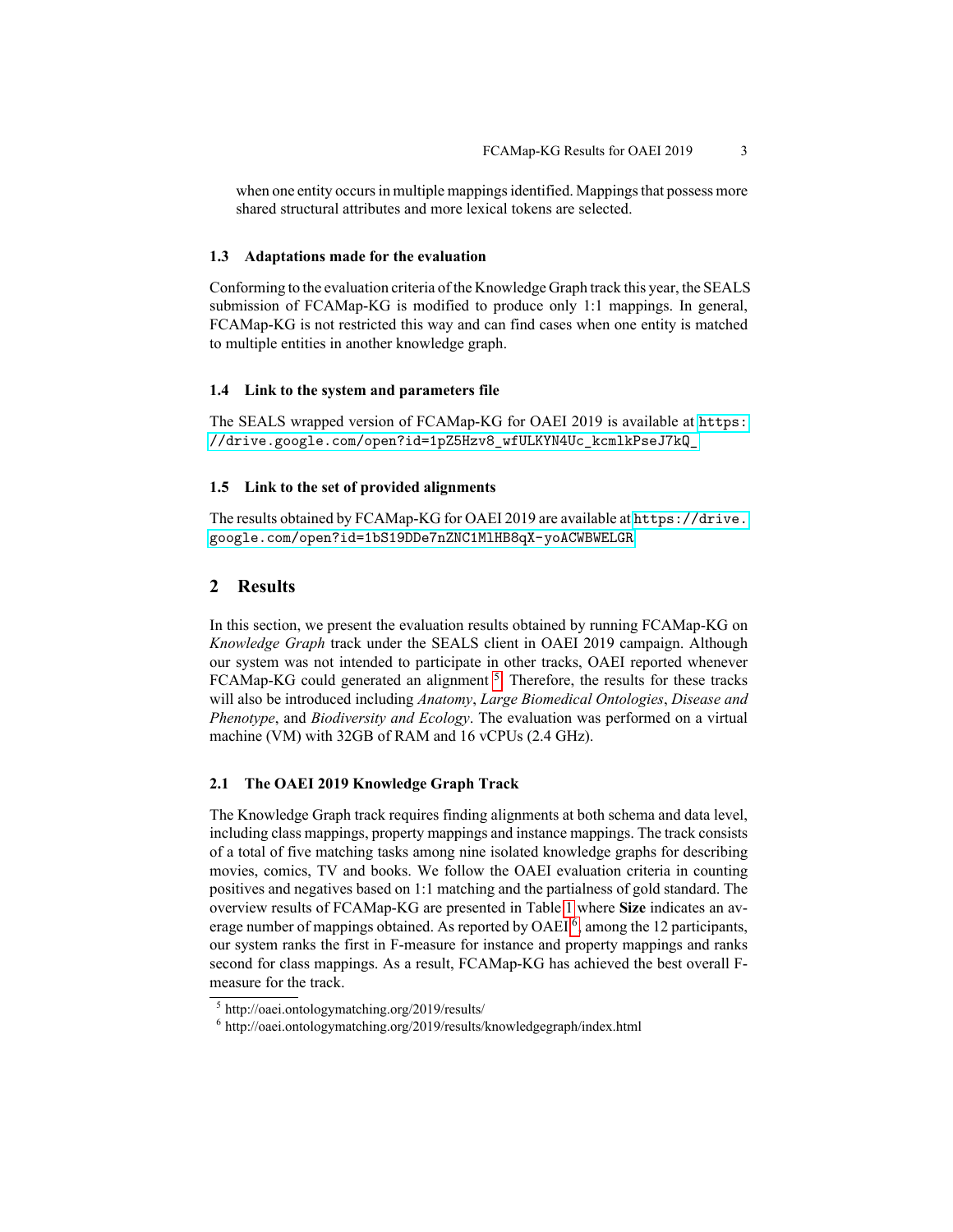| Class |  | <b>Property</b> |  |                                           | Instance |  |                                                                                  | Overall              |  |  |  |                      |  |  |
|-------|--|-----------------|--|-------------------------------------------|----------|--|----------------------------------------------------------------------------------|----------------------|--|--|--|----------------------|--|--|
|       |  |                 |  | Size Prec. Rec. F-m. Size Prec. Rec. F-m. |          |  |                                                                                  | Size Prec. Rec. F-m. |  |  |  | Size Prec. Rec. F-m. |  |  |
| 18.6  |  |                 |  |                                           |          |  | $1.00 0.70 0.82 69.0 1.00 0.96 0.98 4530.6 0.90 0.79 0.84 4792.6 0.91 0.79 0.85$ |                      |  |  |  |                      |  |  |

<span id="page-3-0"></span>**Table 1.** Overview results for Knowledge Graph track

The overall performance of FCAMap-KG for each matching task is listed in Table [2,](#page-3-1) and when breaking down into class, property and instance mappings, the results for each task are shown by Table [3,](#page-4-0) Table [4,](#page-4-1) and Table [5,](#page-5-0) respectively. FCAMap-KG stands out in matching properties by having a 100% precision for four tasks, and according to OAEI, obtains the best F-measure for all five tasks among 12 participants. For instance mappings, the system stays in top three F-measures for all tasks; all the class mappings generated by FCAMap-KG for the track are correct and its F-measure ranks first for two tasks.

<span id="page-3-1"></span>**Table 2.** Overall results for each matching task in Knowledge Graph track

| <b>Matching task</b>               |        |      |      | <b>Size Precision Recall F-measure</b> |
|------------------------------------|--------|------|------|----------------------------------------|
| marvel cinematic universe - marvel | 2,682  | 0.84 | 0.65 | 0.73                                   |
| memory alpha - memory beta         | 13,171 | 0.92 | 0.85 | 0.88                                   |
| memory alpha - stexpanded          | 3,174  | 0.94 | 0.89 | 0.91                                   |
| star wars - swg                    | 2,140  | 0.90 | 0.71 | 0.80                                   |
| star wars - swtor                  | 2,796  | 0.93 | 0.87 | 0.90                                   |

# **2.2 Other OAEI 2019 Tracks**

OAEI reported the performance of our system in tracks other than the Knowledge Graph, and they are *Anatomy*, *Large Biomedical Ontologies*, *Disease and Phenotype*, and *Biodiversity and Ecology*. The results obtained by FCAMap-KG for these tracks are shown in Table [6,](#page-5-1) [7,](#page-6-0) [8,](#page-6-1) and [9,](#page-7-4) respectively.

- **–** The Anatomy track aims at finding an alignment between the Adult Mouse Anatomy (2744 classes) and a fragment of the NCI Thesaurus (3304 classes) for describing the human anatomy.
- **–** The Large Biomedical Ontologies track consists of identifying mappings among the Foundational Model of Anatomy (FMA), SNOMED CT, and the National Cancer Institute Thesaurus (NCI). These ontologies are of both large-scale and semantic richness, and both whole ontologies and fragments are used.
- **–** The Disease and Phenotype track involves the matching task between the Human Phenotype (HP) Ontology and the Mammalian Phenotype (MP) Ontology, and the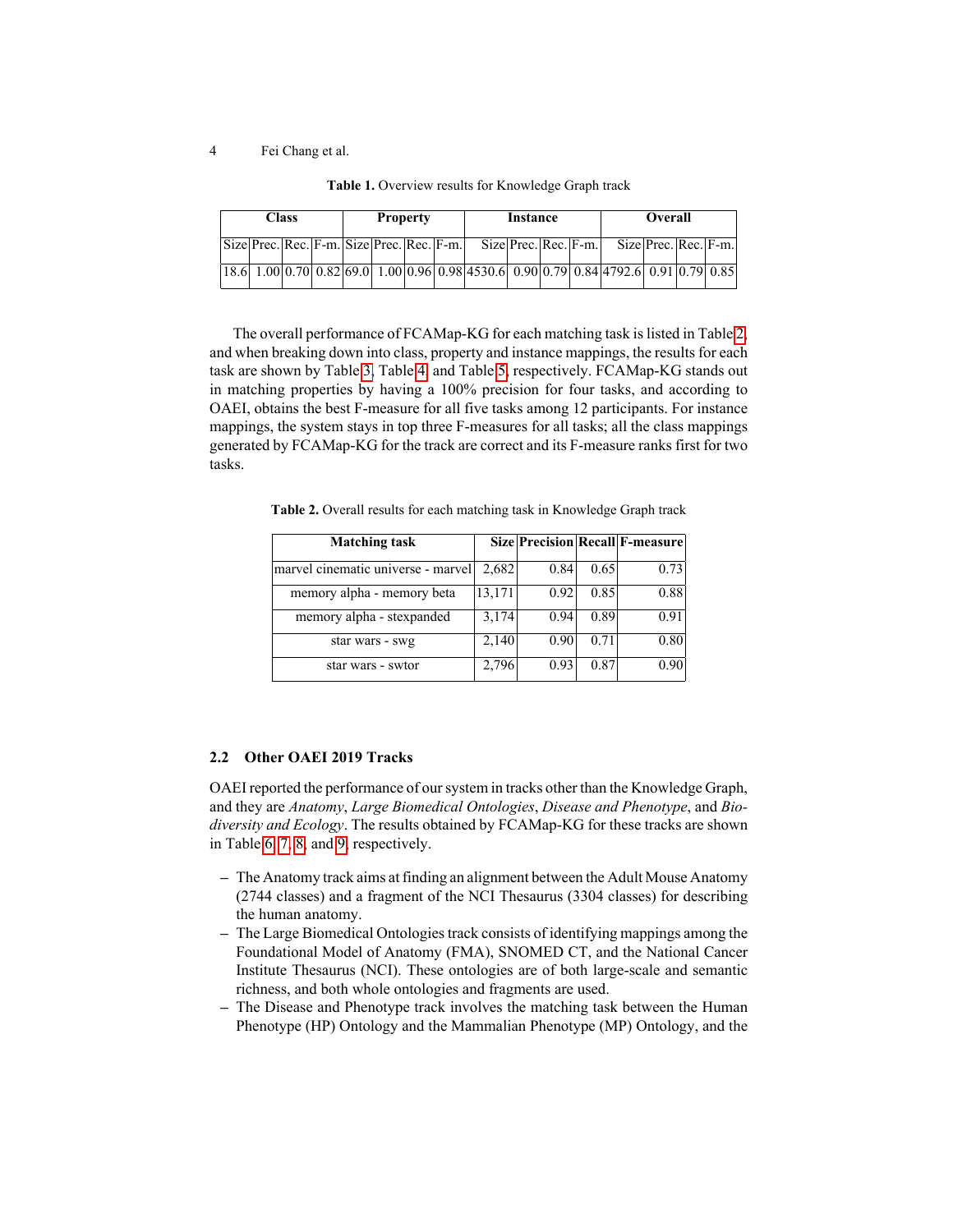| <b>Matching task</b>               |    |      |      | Size Precision Recall F-measure |
|------------------------------------|----|------|------|---------------------------------|
| marvel cinematic universe - marvel | 8  | 1.00 | 1.00 | 1.00                            |
| memory alpha - memory beta         | 21 | 1.00 | 0.29 | 0.44                            |
| memory alpha - stexpanded          | 24 | 1.00 | 0.62 | 0.76                            |
| star wars - swg                    | 12 | 1.00 | 0.80 | 0.89                            |
| star wars - swtor                  | 28 | 1.00 | 0.80 | 0.89                            |

<span id="page-4-0"></span>**Table 3.** Class results for each matching task in Knowledge Graph track

<span id="page-4-1"></span>

| Table 4. Property results for each matching task in Knowledge Graph track |  |  |
|---------------------------------------------------------------------------|--|--|
|                                                                           |  |  |

| <b>Matching task</b>               |     |      |      | Size Precision Recall F-measure |
|------------------------------------|-----|------|------|---------------------------------|
| marvel cinematic universe - marvel | 19  | 1.00 | 0.91 | 0.95                            |
| memory alpha - memory beta         | 93  | 1.00 | 0.94 | 0.97                            |
| memory alpha - stexpanded          | 73  | 0.98 | 0.98 | 0.98                            |
| star wars - swg                    | 48  | 1.00 | 1.00 | 1.00                            |
| star wars - swtor                  | 112 | 1.00 | 0.98 | 0.99                            |

matching between Human Disease Ontology (DOID) and the Orphanet and Rare Diseases Ontology (ORDO).

**–** The Biodiversity and Ecology track aims at detecting equivalence between the Environment Ontology (ENVO) and the Semantic Web for Earth and Environment Technology Ontology (SWEET), and between the Plant Trait Ontology (PTO) and the Flora Phenotype Ontology (FLOPO).

Note that unlike FCAMap and FCAMapX specifically for aligning biomedical ontologies, FCAMap-KG targets knowledge graphs where schematic knowledge is generally rare, thus none domain thesauri or external terminologies have been used to facilitate the matching. It is understandable that FCAMap-KG did not perform as well as FCAMap and FCAMapX on life sciences ontologies. Nevertheless, without the support of any domain knowledge, FCAMap-KG ranks first in precision for MA-NCI task among 12 participants, for the two Disease and Phenotype tasks among 8 participants, and for ENVO-SWEET task among 6 participants.

# **3 General comments**

### **3.1 Comments on the results**

This is the third time that we participate in the OAEI campaign with our Formal Concept Analysis based system. Developed targeting knowledge graph matching, FCAMap-KG has achieved a satisfactory result by ranking first in F-measure for overall five KG tasks among 12 participants. For every single task, our system obtains the best F-measure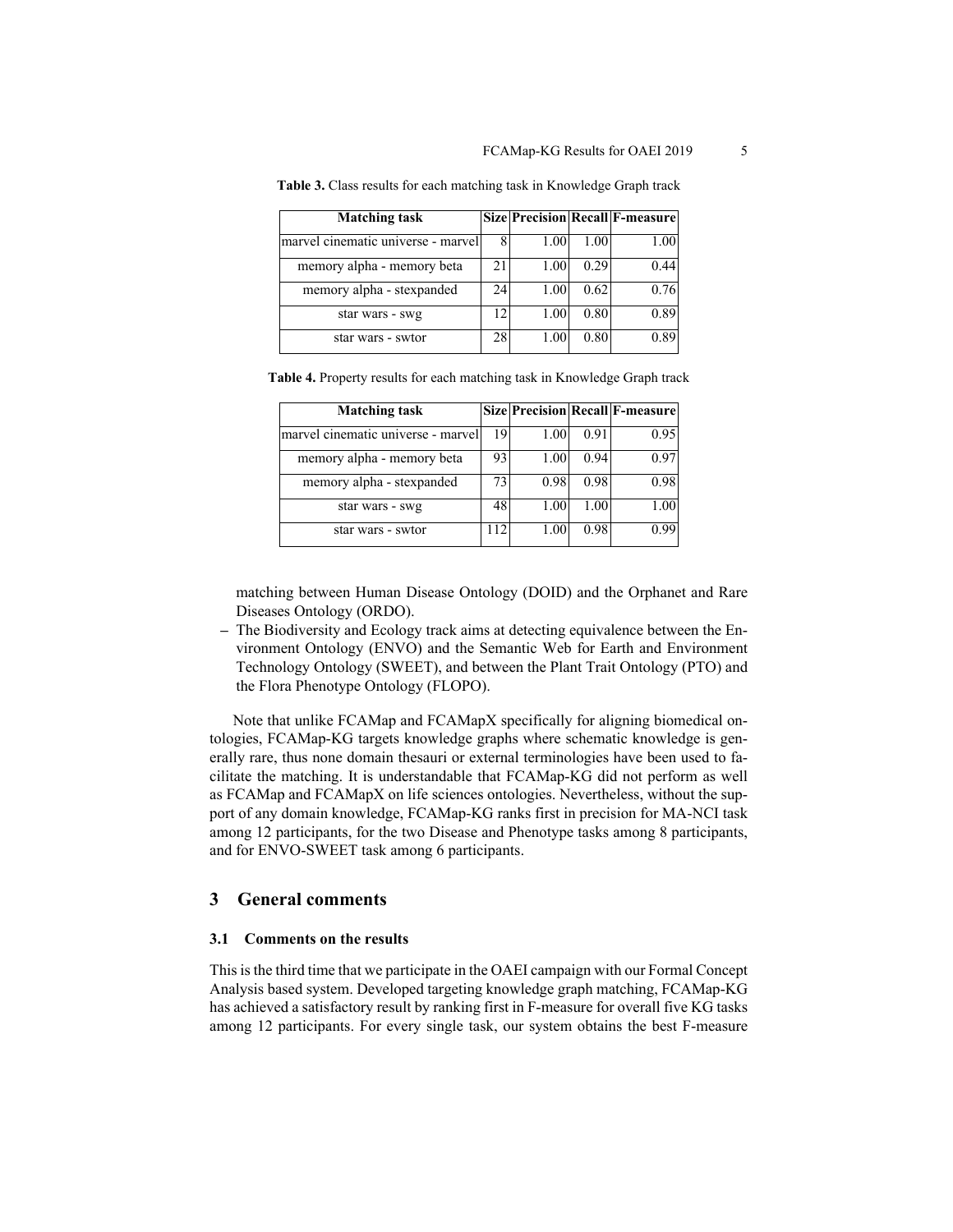<span id="page-5-0"></span>**Table 5.** Instance results for each matching task in Knowledge Graph track

| <b>Matching task</b>               |        |      |      | <b>Size Precision Recall F-measure</b> |
|------------------------------------|--------|------|------|----------------------------------------|
| marvel cinematic universe - marvel | 2,603  | 0.84 | 0.65 | 0.73                                   |
| memory alpha - memory beta         | 12,474 | 0.92 | 0.85 | 0.88                                   |
| memory alpha - stexpanded          | 3,008  | 0.94 | 0.89 | 0.91                                   |
| star wars - swg                    | 2,004  | 0.90 | 0.70 | 0.79                                   |
| star wars - swtor                  | 2,564  | 0.93 | 0.86 | 0.89                                   |

<span id="page-5-1"></span>

|  |  | Table 6. Results for Anatomy track |  |
|--|--|------------------------------------|--|
|--|--|------------------------------------|--|

| Matching Task Size Precision Recall F-measure |     |             |       |
|-----------------------------------------------|-----|-------------|-------|
| MA-NCI                                        | 960 | 0.996 0.631 | 0.772 |

for property mappings and remains in top three for instance mappings. Of note, taking advantage of the efficiency mechanism implemented by FCAMapX, FCAMap-KG managed to finish all the KG tasks within given time despite the high computation complexity of FCA formalism per se. Additionally, although unintended, FCAMap-KG is reported in four biomedicine and ecology tracks by OAEI 2019 with a competitive performance in precision.

## **3.2 Discussions on possible improvements**

The very first step of FCAMap-KG is lexical matching whose resultant mappings are used in the subsequent structural matching steps. This means that our system is susceptible to the lexical labeling of entities in knowledge graphs. When the naming is diverse across KGs, as in the case of *marvelcinematicuniverse - marvel*, gold standard mappings like  $\langle$  marvelcinematicuniverse : Combat\_Enhancers, marvel : Adrenaline Pills > can be missed. For this task, FCAMap-KG's F-measure is  $10\%$ to 20% lower than the other four tasks, as listed in Table [2.](#page-3-1) This indicates the importance of structural matching which is capable of identifying matches not having anything common in names. We are in the process of constructing an iterative framework for using mappings obtained so far to enhance the current loop of matching until no further mappings are found. Such a comprehensive way of incorporating lexical and structural information of classes, properties and instances can take advantage of data and knowledge represented in KGs to the fullest.

As mentioned above, an adjustment made in FCAMap-KG for participating the Knowledge Graph track is to limit the mappings selected to one-to-one. Again, take the task *marvelcinematicuniverse - marvel* for example, where two mappings  $\langle$  marvelcinematicuniverse : Zodiac, marvel : Zodiac  $>$  and

 $\langle$  marvelcinematicuniverse : Zodiac, marvel : Zodiac Virus  $>$  are generated by our system and eventually the former is selected whereas the latter is the correct match in gold standard. None whatsoever relevant structural information within the two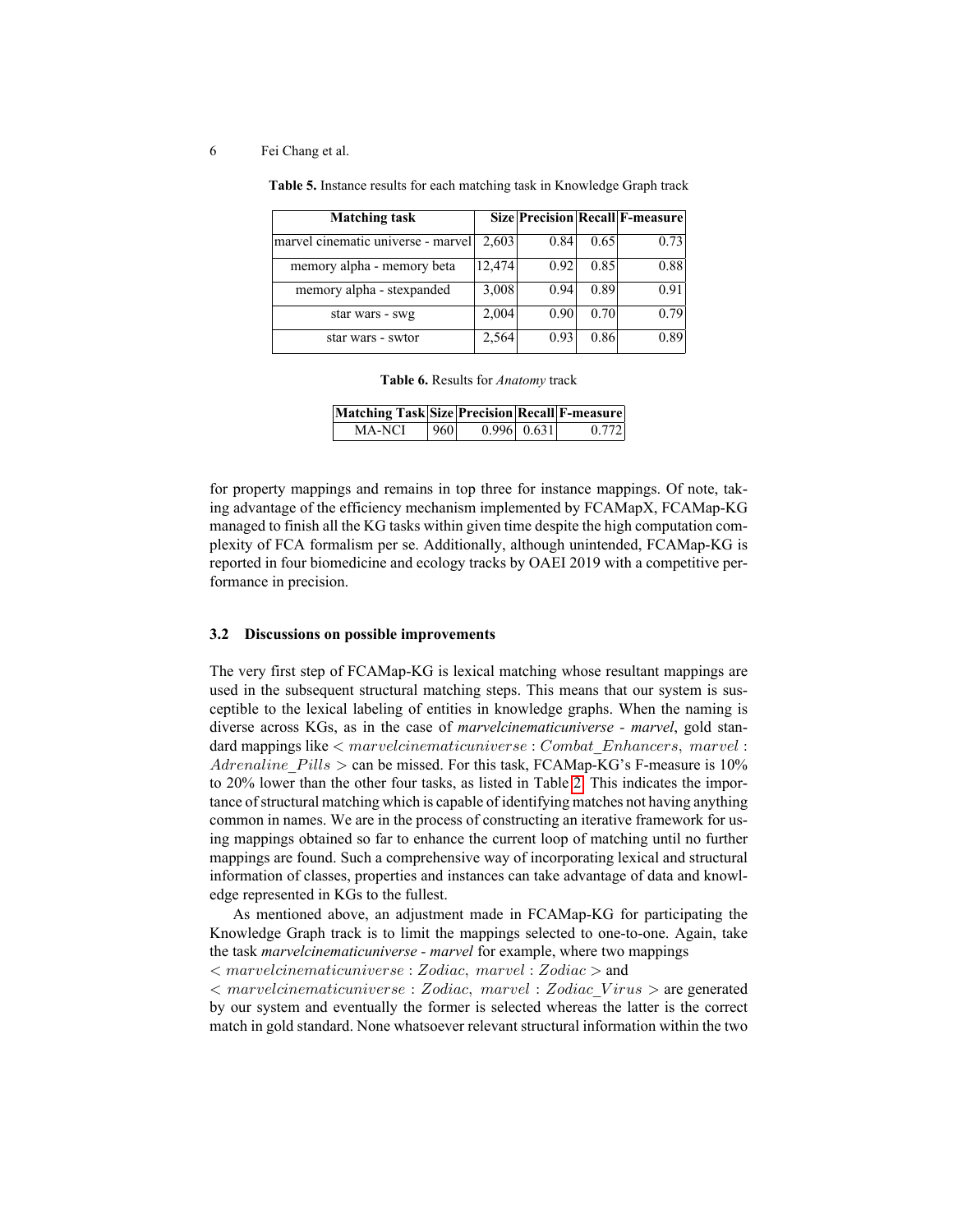#### FCAMap-KG Results for OAEI 2019 7

|                   |                                                             | Size Prec. Rec. F-m.       |                           |  |
|-------------------|-------------------------------------------------------------|----------------------------|---------------------------|--|
| <b>FMA-NCI</b>    | small fragments                                             | 2,508 0.967 0.817 0.886    |                           |  |
|                   | whole ontologies                                            | $3,765$ 0.622 0.817 0.706  |                           |  |
|                   | small fragments                                             |                            | $1,720$ 0.973 0.222 0.362 |  |
|                   | FMA-SNOMED FMA whole w/SNOMED large fragment                | $1,863$ 0.881 0.222 0.355  |                           |  |
| <b>SNOMED-NCI</b> | small fragments                                             | $10,910$ 0.937 0.555 0.697 |                           |  |
|                   | SNOMED large fragment w/ NCI whole 12,813 0.789 0.555 0.652 |                            |                           |  |

<span id="page-6-0"></span>**Table 7.** Results for *Large BioMedical Ontologies* track

<span id="page-6-1"></span>**Table 8.** Results for *Disease and Phenotype* track

| Matching Task Size Precision Recall F-measure |     |                    |       |
|-----------------------------------------------|-----|--------------------|-------|
| HP-MP                                         | 734 | $0.997$   $0.322$  | 0.487 |
| DOID-ORDO $ 1,274 $                           |     | $0.999 \mid 0.443$ | 0.614 |

KGs makes it difficult to do the right decision. For such cases, external resources shall be exploited, providing necessary knowledge for the domain of interest.

# **3.3 Comments on the OAEI procedure**

With respect to the OAEI procedure, the Knowledge Graph track that our system participated in this year is adequately well designed, with organizers being very supportive in resolving issues arisen in the middle of execution phase. The only difficulty we encountered comes from a dependency on Jena packages on the SEALS platform. The problem got settled successfully in the end, and it might be helpful if participants whose systems include Jena packages can be informed in advance that re-packaging Jena on SEALS platform requires additional declaration of the Global Location Mapper. Overall, we sincerely appreciate the efforts by organizers in establishing the OAEI campaign, and with the prospect of further improving the system, we look forward to be back next year.

# **4 Conclusions**

In this paper, we present a variant of FCA-Map called FCAMap-KG, which is particularly designed for matching knowledge graphs. KGs are normally of large size and focus on describing instance connected with properties rather than schematic knowledge of classes as in domain ontologies. FCAMap-KG's performance in the OAEI 2019 *Knowledge Graph* track, together with its two predecessors, demonstrates the power of our FCA-based approach in detecting correspondences across different kinds of data and knowledge representation systems. With the prevail of knowledge graph research in Semantic Web and knowledge engineering community and in industry, extending our system with comprehensive functions and frameworks shall contribute more to this thriving domain.